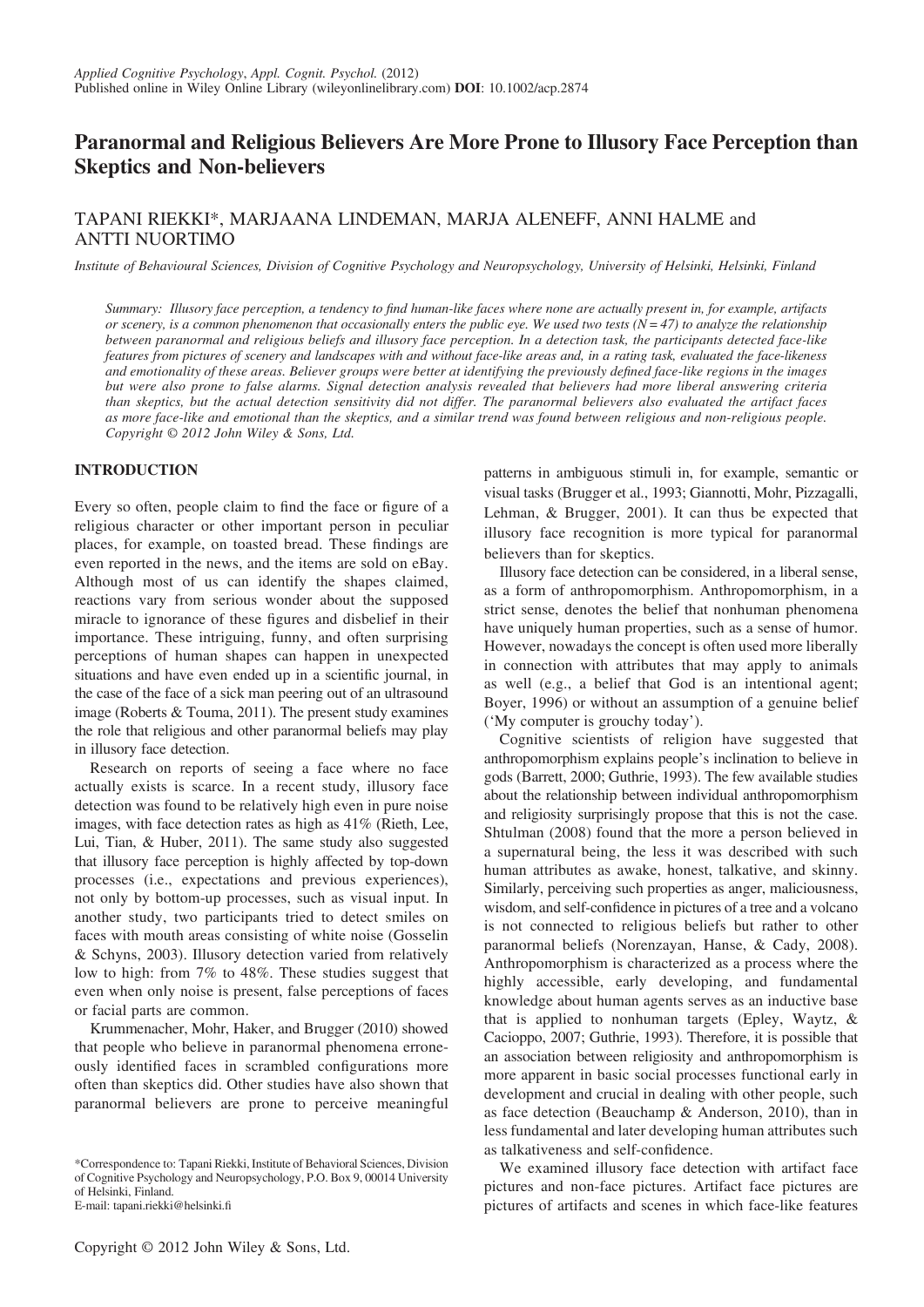such as eyes and a mouth might be perceived even though the picture includes no actual faces or people. The hypotheses were tested with two tasks: the perception of human faces in artifacts and the rating of the face-likeness and emotionality of the faces. Two hypotheses were set: (1) paranormal believers and religious people are more prone to illusory face perception than skeptics and non-religious people are and (2) paranormal believers and religious people rate artifact faces as more face-like and emotional than skeptics and non-religious people do.

# **METHOD**

# **Participants**

A total of 47 (26 women, 21 men, mean age =  $31$  years, range 20–50 years) healthy participants with normal or corrected to normal vision were included in the study. The participants were recruited from various electronic mailing lists (e.g., university students' lists), internet forums (e.g., a skeptic's association), notice boards (e.g., at an esoteric bookstore), and with the snowball method. The participants had 29 different occupations, and 39% of them either were university students or university graduates. To obtain participants from the opposite ends of the paranormal beliefs continuum, two different advertisements were used. These were otherwise identical, but in the first advertisement we emphasized that we are looking for participants who view the paranormal positively or believe that there is an invisible spiritual world; in the other, we stated that we were looking for participants who are skeptical about the existence of paranormal phenomena. The participants received personal feedback from a questionnaire about their thinking style as a reward. We also asked the participants whether they were familiar with the idea of artifact faces and if they had, for example, visited internet pages dedicated to the phenomena. Familiarity did not predict performance in any of the tasks (all  $p's > .50$ ).

Originally 73 people were recruited for the study. The distribution of paranormal and religious beliefs was found to be strongly skewed, which was probably due to the emphasis on skepticism or paranormal beliefs in the recruitment process. Only those belonging to the upper and lower quartiles (25%) were included in the analyses: paranormal believers  $(N= 19)$ , mean age =  $34$  years) and skeptics ( $N = 20$ , mean age =  $28$ years); religious people  $(N= 20$ , mean age =34 years) and non-religious people  $(N= 19)$ , mean age = 27 years). We focused on the more extreme groups to avoid a possible qualitative difference between mild and strong believers: believers who hold mild or medium strength beliefs may be habitual believers, not true believers or skeptics (Vyse, 1997). Paranormal beliefs and religiousness correlated strongly with each other,  $r = .84$ ,  $p < .001$ , and 30 participants who were categorized either as paranormal believers or as skeptics were also categorized as religious and non-religious, respectively. Thus, even though we speak separately about paranormal and religious believers (or skeptics and nonbelievers), the groups overlapped.

Religious and paranormal beliefs were assessed with Tobacyk's (2004) Revised Paranormal Belief Scale. The scale includes 26 items. The four items that measure traditional religious beliefs (e.g., 'I believe in God') were used to measure *religiosity* (Cronbach's  $\alpha$  = .85). Twenty items addressing beliefs in psi, superstition, spiritualism, extraordinary life forms, and precognition were used to measure non-religious *paranormal beliefs* ( $\alpha$  = .96; e.g., 'Astrology is a way to accurately predict the future', 'A person's thoughts can influence the movement of a physical object'). The questions were answered with a five-point scale  $(1 = strongly \ disagree, 5 = strongly \ agree).$  Two items concerning the possibility of extraterrestrial life and witches were removed because several participants reported interpreting them in a non-paranormal way. The questionnaire was completed after the experimental part of the study. Prior to the experiment, the participants signed an informed consent form and were given a short briefing about the study, including information regarding ethical issues and the flow of the study. A longer description of the study was given at the end.

# Stimuli

The stimuli pictures were chosen in several steps. First, 28 color photographs were chosen from existing private photographs of the authors that fit the requirements for the stimuli. Then, we took additional photographs to complete a set of 150 color photographs of artifact faces and 100 non-face pictures. All of the artifact face pictures had a face-like area where, at the minimum, eyes and a mouth could be perceived. The faces in the pictures were evenly distributed to different areas of the photographs. Some of the artifact pictures were staged, such as office tools arranged on a table, whereas others were natural, such as a rock wall. The pictures depicted items, objects, and places such as furniture, rooms, buildings, and landscapes. No humans or animals were in the pictures. When possible, the artifact face picture had a control non-face picture with the same setting, theme, and light, taken by the same camera (see Figure 1 for examples). In the non-face pictures, there were no face-like areas. To keep the pictures as natural as possible, they were not converted or adjusted in any way except for resizing them to  $640 \times 640$  pixels.

Next, four people rated whether they were able to detect faces in the artifact face pictures and in the non-face pictures. If three raters agreed upon the same face area, the picture was added to the artifact face set. Also, to define the artifact face areas in the pictures, all of the raters estimated the opposite top and bottom corners of the perceived face area, and the box calculated from the average of these values was then used as a hit box area for the face in the detection task. If any of the raters reported a face-like area in a non-face picture, the picture was discarded. A total of 124 artifact face pictures and 99 non-face pictures were chosen to pilot the study.

A pilot test with 10 participants (mean age 32 years, seven women) was conducted to test and choose the pictures for the main study. Half of the participants took the test in a laboratory and the rest with a laptop computer in various places using the same procedure as in the main study, which is described in the succeeding text. Thirty-eight pictures in which everyone had perceived an artifact face were excluded along with one picture in which no one had perceived a face.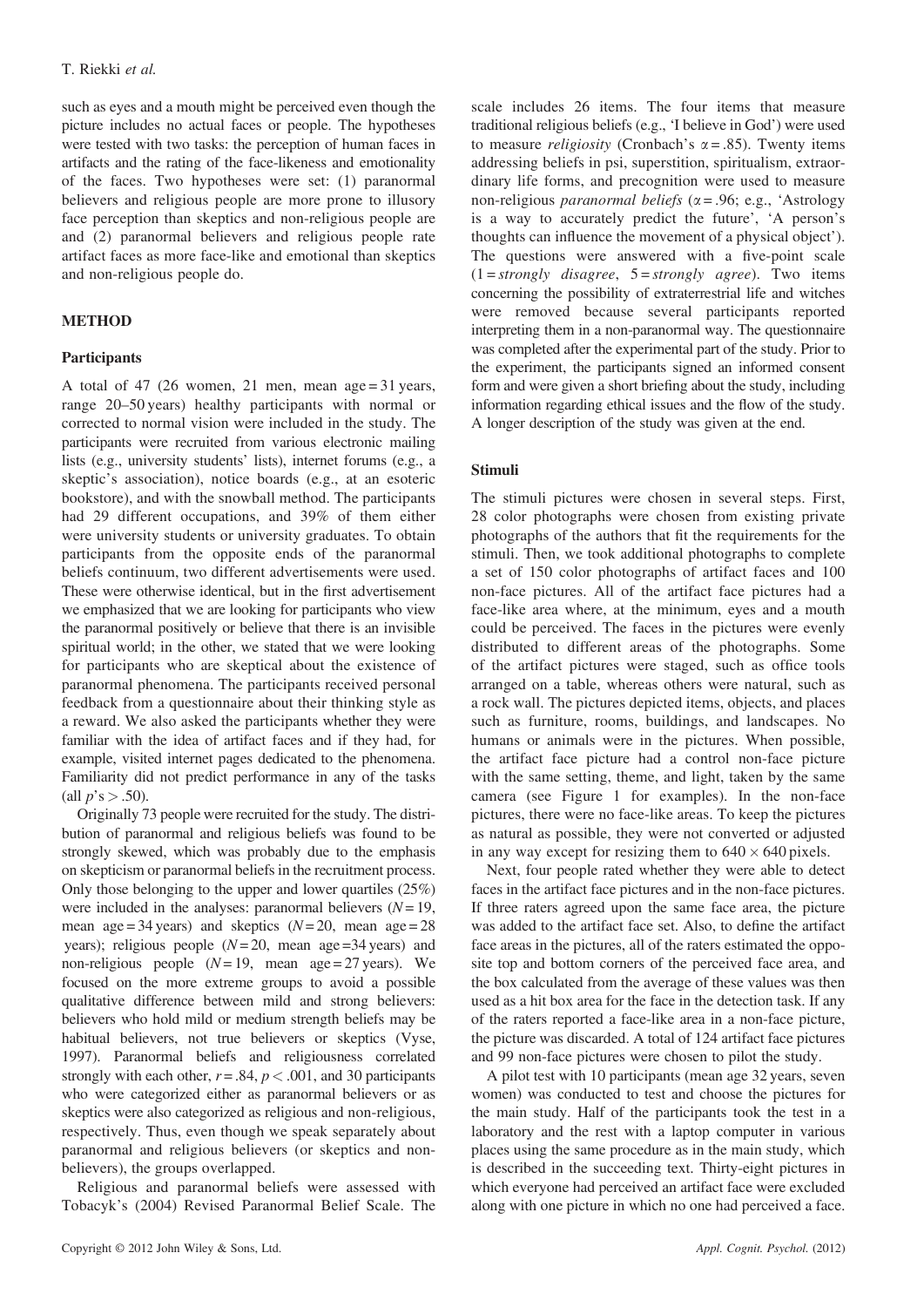

Figure 1. Artifact faces. Two pictures of artifact faces (first row) and control pictures (second row)

Twelve non-face pictures were rejected because of ambiguities. The rest of the 98 artifact face pictures were used in the detection and rating task along with the 87 non-face pictures in the detection task.

#### The detection task

The detection task was done in a dimmed laboratory with a PC and a Samsung 22" 1440x 900 LCD screen. The stimuli were presented with Neurobehavioral Systems Inc.'s PRESENTATION<sup>®</sup> 14.1 software. The participants sat 60 cm from the screen. The viewing angle was not restricted, and answering was done with a mouse. The background color of the screen was gray throughout the study.

The participants read the instructions for the study from a computer screen. The test started with practice sections that taught the answering method and the idea of artifact faces. Because of the rapid pace of the test, participants were instructed to be fast but as precise as possible. The first practice section consisted of six small green squares. The participants had to point to each square and click on it as quickly and precisely as possible, after which the next one would be shown. In the second part, the six squares were shown again but now only for 1000 ms each, and the participants had to point to and click on the area in which they had seen the square.

In the third section, six artifact faces and two non-face pictures were used. To exemplify a range of artifact faces, pictures were chosen from the pilot study on the basis of their relative difficulty, from easy to difficult. The participants were instructed to try to find a face-like area in the pictures. If they found one, they were to point with the mouse to the approximate location of the middle of the face, that is, the nose, and press the left mouse button. If there was no face-like area, they were instructed to press the right mouse button. The answering time was not restricted, and the pictures were presented one by one. To give feedback to the participants, the target picture was presented again after

every answer, for both right and wrong answers, with the face-like area circled or with an X in the middle of the picture for non-face pictures. The fourth practice section used the same procedure and instructions as the main task, which is described next, but like the third section had only two non-face pictures and six artifact face pictures.

In the main experiment, the participants were instructed to try to find face-like areas from randomly shown 98 artifact face pictures and 87 non-face pictures. If they found one, they were to point with the mouse to the approximate location of the middle of the face and press the left mouse button. If there was no face-like area, they were instructed to press the right mouse button. The main task proceeded in the following way. First, a fixation cross was shown for 1000 ms. Second, a picture was shown for 1000 ms. Third, a mouse cursor appeared on the screen to be used for answering with an answering time of 4000 ms. Because the pictures were smaller than the whole screen, mouse clicks were made on a highlighted gray area that replaced the area of the pictures, as the picture was not shown during the time given for answering. After the answer was given or if the participant did not answer within the given answering time, the test continued automatically to the next fixation cross.

The variables for the hit and miss rates for the artifact faces and non-face pictures were calculated in the following way. For the artifact faces, left mouse clicks ('yes, there is a face-like area in the picture') were coded as hits if the answer was given in the previously defined face area of the picture, and all right clicks ('no, there is no face-like area') were coded as misses. If the area clicked when answering 'yes' was outside the previously defined face area, the answer was coded as yes-miss. For the non-face pictures, all left mouse clicks ('yes') were coded as false alarms and right mouse clicks ('no') as correct rejections. Non-responses for both types of pictures were coded as non-responses (no group differences were found, both  $p's > .249$ ). The internal consistency of the test was good for both the artifact faces ( $\alpha$  = .93) and the non-face pictures ( $\alpha$  = .98).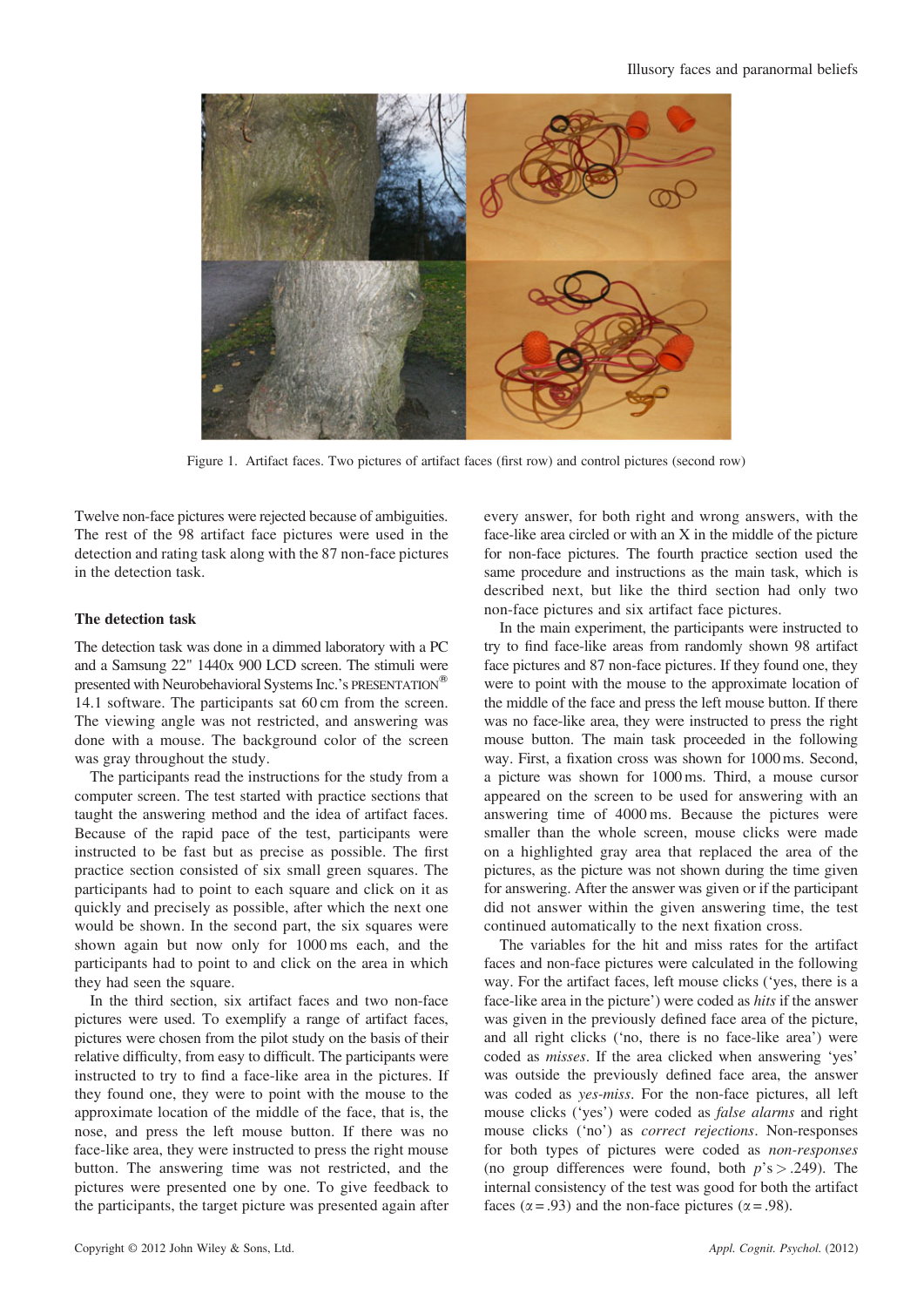#### The rating task

In the rating task, presented after a short break following the detection task, the participants rated the face-likeness and emotionality of the artifact face pictures using a visual analog scale and a mouse. The instruction was as follows: 'Next you will be shown pictures in which a face-like area can or cannot be found. Rate the possible face-like areas using the following scales.' The participants were asked to indicate how face-like the artifact face was (the left end of the scale = 'not at all', coded as 0; the right end  $=$  'a lot', coded as 170) and how emotional the face was (the left end = negative, coded as  $-170$ ; the middle = no emotion, coded as 0; the right end = positive, coded as 170). To obtain a score for the perceived strength of the emotion, only the absolute value of the rating was used  $(0-170)$ . Answering was done by moving the cursor along the visual analogical scale and pressing the left mouse button. If the participant thought that there was no face-like area in the picture, they were instructed to press the right button (this answer was coded as 0). The first picture was a practice picture taken from the detection task's practice section and was not used in the analyses. The artifact face pictures and the setting were the same as in the detection task. The pictures were presented randomly, without a time limit, one by one with the answering scale and the question. Two variables, *face-likeness* ( $\alpha$  = .98) and *emotionality* ( $\alpha$  = .95), were formed from the ratings.

#### **RESULTS**

We used signal detection analysis (Green & Swets, 1966; Macmillan & Creelman, 2005) to analyze the results of the detection task because it enables the correction of the hit rate with the false-alarm rate, revealing actual detection sensitivity. 'Yes' answers for artifact faces and false-alarm rates for non-face pictures were calculated and used to calculate two variables based on signal detection analysis: sensitivity  $d'$  (perceptual sensitivity) and the criterion  $C$ (bias towards the answer 'yes'). For all means, see Table 1. Analyses of variances and covariance were conducted between the paranormal believers and skeptics and the religious and non-religious people between all the variables. Age was added as a covariate in the analysis because the paranormal believers were older than the skeptics,  $F(1,37) = 6.45$ ,  $p = .015$ ,  $\eta_p^2 = .148$ , the religious people were older than the non-religious,  $F(1,37) = 10.01$ ,  $p = .003$ ,  $\eta_p^2 = .213$ , and because age correlated with

misses for artifact faces in the fast-paced detection task,  $r = .24, p = .044.$ 

The religious people had more false alarms in non-face pictures,  $F(1,36) = 6.34$ ,  $p = .016$ ,  $\eta_p^2 = .150$ , but also more hits in predetermined face areas in artifact face pictures,  $F(1,36) = 10.15$ ,  $p = .003$ ,  $\eta_p^2 = .220$ , than the non-religious people had. Similarly, the paranormal believers had more false alarms in non-face pictures,  $F(1,36) = 7.95$ ,  $p = .008$ ,  $\eta_p^2$  = .181, and more hits in the predetermined artifact face areas,  $F(1,36) = 9.99$ ,  $p = .003$ ,  $\eta_p^2 = .217$ , than the skeptics had. Regarding sensitivity  $d'$ , neither the comparison between the paranormal believers and skeptics nor the comparison between the religious and non-religious people was statistically significant (both  $p's > .225$ ). There were, however, group differences in response criterion C. The paranormal believers had a lower criterion than the skeptics had,  $F(1,36) = 11.02$ ,  $p = .002$ ,  $\eta_p^2 = .234$ , and the religious believers lower than the non-religious people,  $F(1,36) = 6.06$ ,  $p = .019$ ,  $\eta_p^2$ = .144. No group difference was found in the yes-miss answers, between the religious and non-religious people,  $F(1,36) = 2.93, p = .095, \eta_p^2 = .075$ , nor between the paranormal believers and the skeptics,  $F(1,36) = 2.10$ ,  $p = .156$ ,  $\eta_p^2 = .055$ . Age had a significant independent effect on the response criterion and hit rate; the older participants had less hits and a lower criterion value than the younger participants had in both group comparisons between the believer groups. Between the religious and non-religious people, the group differences were not statistically significant without controlling for age. Regarding the paranormal believers and skeptics, all statistically significant differences were also significant without controlling for age, except for the hit rate on artifact faces.

To approximate whether the believer groups were better than non-believers at identifying the previously defined face-like regions in the images, analyses of covariance were conducted with age as a covariate. The number of correct location identifications divided by the sum of correct and incorrect location identifications for all trials where participants reported detecting a face was the dependent variable. The results showed that paranormal believers scored higher  $(M=90)$  than skeptics did  $(M=87)$ ,  $F(1,36)=6.01$ ,  $p=.019$ ,  $\eta_p^2$  = .143, and that religious people scored higher (M = 90) than non-religious people did  $(M = 86)$ ,  $F(1,36) = 5.26$ ,  $p = .028, \eta_p^2 = .127.$ 

In the rating task, the paranormal believers rated the artifact faces as more face-like,  $F(1,37) = 6.25$ ,  $p = .017$ ,  $\eta_p^2 = .145$ , and emotional,  $F(1,37) = 4.70$ ,  $p = .037$ ,  $\hat{\eta}_p^2 = .113$ ,

|  | Table 1. Means and standard deviations of all variables in the different groups |  |  |  |  |  |  |  |  |
|--|---------------------------------------------------------------------------------|--|--|--|--|--|--|--|--|
|--|---------------------------------------------------------------------------------|--|--|--|--|--|--|--|--|

|                                                                             | Paranormal<br>believers | <b>Skeptics</b> | Religious<br>believers | Non-religious<br>people |
|-----------------------------------------------------------------------------|-------------------------|-----------------|------------------------|-------------------------|
| <i>Hit rates</i> in predetermined artifact face areas                       | 0.52(0.13)              | 0.46(0.12)      | 0.51(0.12)             | 0.48(0.12)              |
| <i>Yes-miss answers</i> given outside the predetermined artifact face areas | 0.05(0.03)              | 0.07(0.05)      | 0.06(0.03)             | 0.08(0.06)              |
| False alarms for non-face pictures                                          | 0.16(0.10)              | 0.10(0.07)      | 0.15(0.10)             | 0.10(0.07)              |
| Correct rejections for non-face pictures                                    | 0.84(0.10)              | 0.90(0.07)      | 0.85(0.10)             | 0.90(0.07)              |
| Sensitivity $d'$                                                            | 1.30(0.38)              | 1.45(0.31)      | 1.33(0.36)             | 1.33(0.36)              |
| Response criterion $C$                                                      | 0.43(0.34)              | 0.67(0.39)      | 0.47(0.34)             | 0.62(0.38)              |
| <i>Face-likeness</i> in the rating task                                     | 110 (50)                | 72 (44)         | 101(51)                | 79 (39)                 |
| <i>Emotionality</i> in the rating task                                      | 54 (18)                 | 42(14)          | 51 (18)                | 45(15)                  |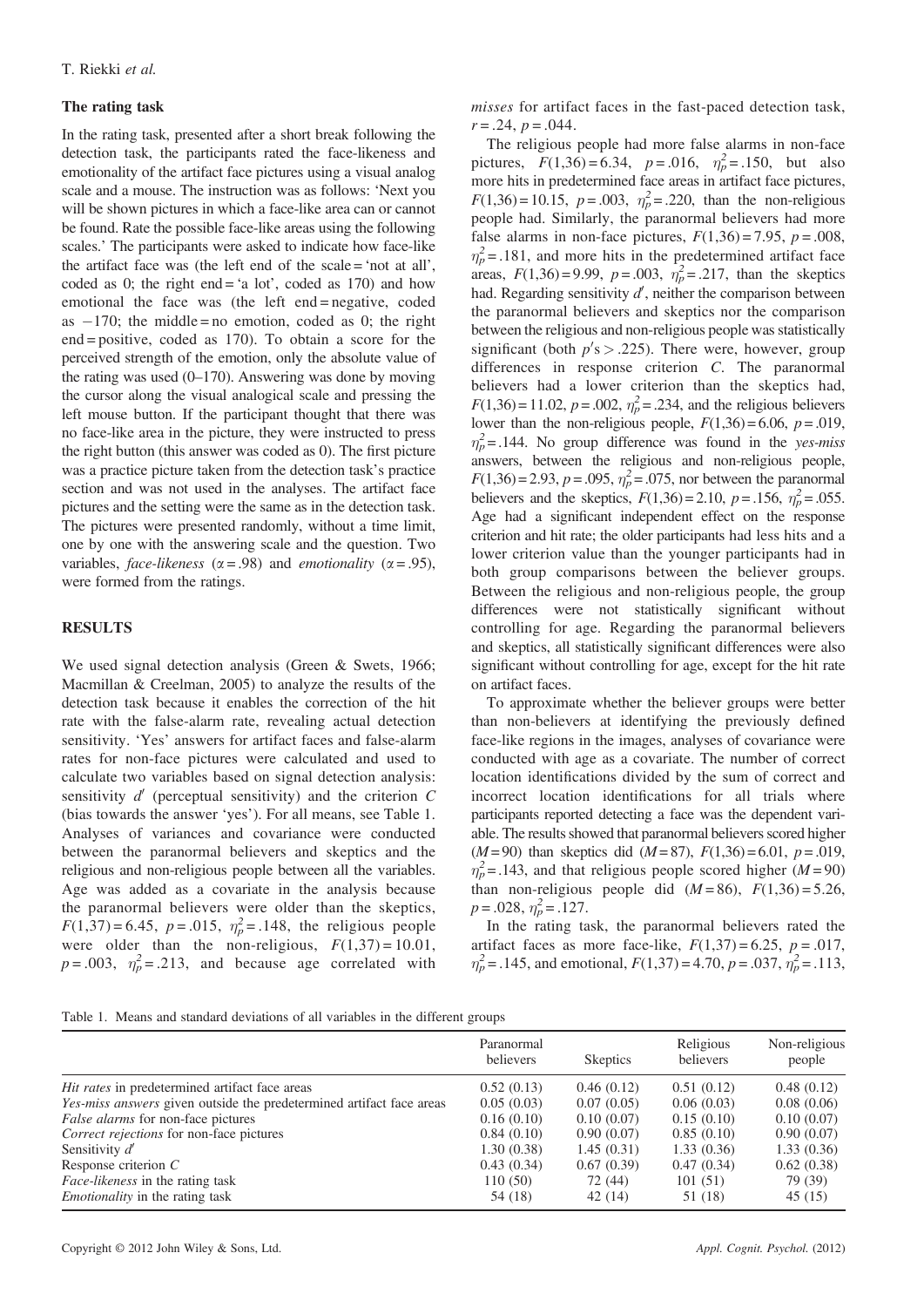than the skeptics did. In contrast, the religious people and non-religious people rated the face-likeness of the pictures equally,  $F(1,37) = 2.29$ ,  $p = .139$ ,  $\eta_{\rho} = .058$ , and no difference was found for emotionality ratings either,  $F(1,37) = 1.03, p = .318, \eta_p^2 = .027.$ 

#### DISCUSSION

The religious people saw artifact faces in pictures of, for example, rocks, landscapes, and lifeless material objects more often than the non-religious people did. Similarly, the people who believed in other paranormal phenomena (e.g., astrology and telepathy) detected faces in the artifacts more often than the skeptics did. Supporting Hypothesis 2, the paranormal believers also regarded these face-like areas as more face-like than the skeptics did and assigned more extreme emotions to them. A similar trend was found between the religious and non-religious people, but the differences were not significant. Moreover, compared with the non-believers and skeptics, the religious and paranormal believers not only detected faces more often when they were actually present, but in line with Hypothesis 1, they also saw more faces in pictures without any face-like patterns.

Signal detection analysis revealed that the participant groups did not differ in their sensitivity in detecting faces but that the paranormal and religious believers had a reduced criterion for approving the presence of a face, reflected in the low number of misses at the expense of high false alarm rates. The believers' tendency to report seeing faces regardless of whether there were faces or not implies that they were susceptible to the suggestion that faces may be present, on the basis of, for example, a 'yea-saying' tendency, the priming effect of the practice items, or on a confirmation bias, which has been shown to be common among paranormal believers (Hergovich, 2003; Wiseman, Greening, & Smith, 2003). As such, the results are in line with earlier findings that paranormal believers are more prone to find patterns in noisy or ambiguous stimuli than other people are (e.g., Brugger et al., 1993; Giannotti et al., 2001; Krummenacher et al., 2010) and that paranormal beliefs are associated with a tendency to jump to conclusions on the basis of inadequate evidence (Blagrove, French, & Jones, 2006; Brugger & Graves, 1997).

However, it might be possible that the results are not only due to these factors alone because the way in which the paranormal and religious believers detected faces was not indiscriminate. Whereas in a typical signal detection design, the participants are simply asked to answer yes or no, in the present study they also had to point to the area where the face was. Interestingly, the paranormal and religious believers were more likely to find the face-like areas than the skeptics and non-believers were: the group differences that were found were in these hits, not in the yes answers given outside the predetermined face areas. However, it is possible that the believer groups identified the location of more faces simply because they had the opportunity to do so as they reported detecting faces overall more than non-believers. Therefore, in future studies, believers' detection of face-like pictures

should be tested with a design where participants are always asked to make location responses.

As a whole, the results hint at the possibility that the believers may be overly sensitive to social information and that only a small amount of information is sufficient to activate their social information processing. This possibility would be consistent with the arguments that these beliefs, like anthropomorphism, stem from the capacity to recognize and understand human beings (Epley et al., 2007). Theoretical arguments (e.g., Bering, 2006; Bloom, 2007; Kelemen, 2004) and empirical findings (e.g., Lindeman & Aarnio, 2007; Lindeman et al., 2008; Svedholm, Lindeman, & Lipsanen, 2010) suggest that paranormal and religious believers stretch universally and early developing human attributes, such as beliefs, desires, and intentional purpose, to inappropriate realms. It has also been suggested that processing information relating to human beings is a fundamental dimension of domain-specific cognition that comes in degrees in the general population, ranging from underdeveloped to hyperdeveloped (i.e., exaggerated) social cognition (e.g., Baron-Cohen, Knickmeyer, & Belmonte, 2005; Crespi & Badcock, 2008). Considering the theoretically plausible link between social information processing skills and paranormal and religious beliefs, it could be useful to study their association more closely in future studies.

In the introduction, we suggested that detecting faces in artifacts with no face-like patterns is one form of anthropomorphism. For the present, theoretical arguments have mostly focused on anthropomorphism as a determinant of belief in gods and other spirits (Barrett, 2000; Guthrie, 1993), but empirical findings have been rare and inconclusive (e.g., Norenzayan et al., 2008; Shtulman, 2008), most probably because of the myriad of ways the concept of anthropomorphism can be operationalized. Our results suggest that both religiosity and paranormal beliefs are associated with anthropomorphism and that the tendency to attribute human qualities to nonhuman phenomena may extend to face perception as well.

Illusory face perception, a phenomenon often in the public eye, was here studied with as natural stimuli as possible, which has advantages and disadvantages. The pictures were chosen for their naturalness to ensure face validity: we tried to use stimuli as close to real-life situations as possible. On the other hand, this limits control over the images. For example, a more controlled psychophysical approach with an equal number of non-face and face pictures could be used to investigate more precisely where the group differences lie at the perceptional level. Using receiver operating characteristics (see, for example, Macmillan & Creelman, 2005) could further highlight the relation of sensitivity and the response criterion. Also, to rule out a possible response bias in the rating task, a control condition of non-face pictures could be used. It should also be noted that the paranormal believers were here partly the same participants as the religious individuals (or the skeptics and non-religious participants, respectively), and it could be useful to use more diverse groups of paranormal and religious believers in the future.

One thing that we learned during the research was that illusory face perception is a pervasive phenomenon. It was